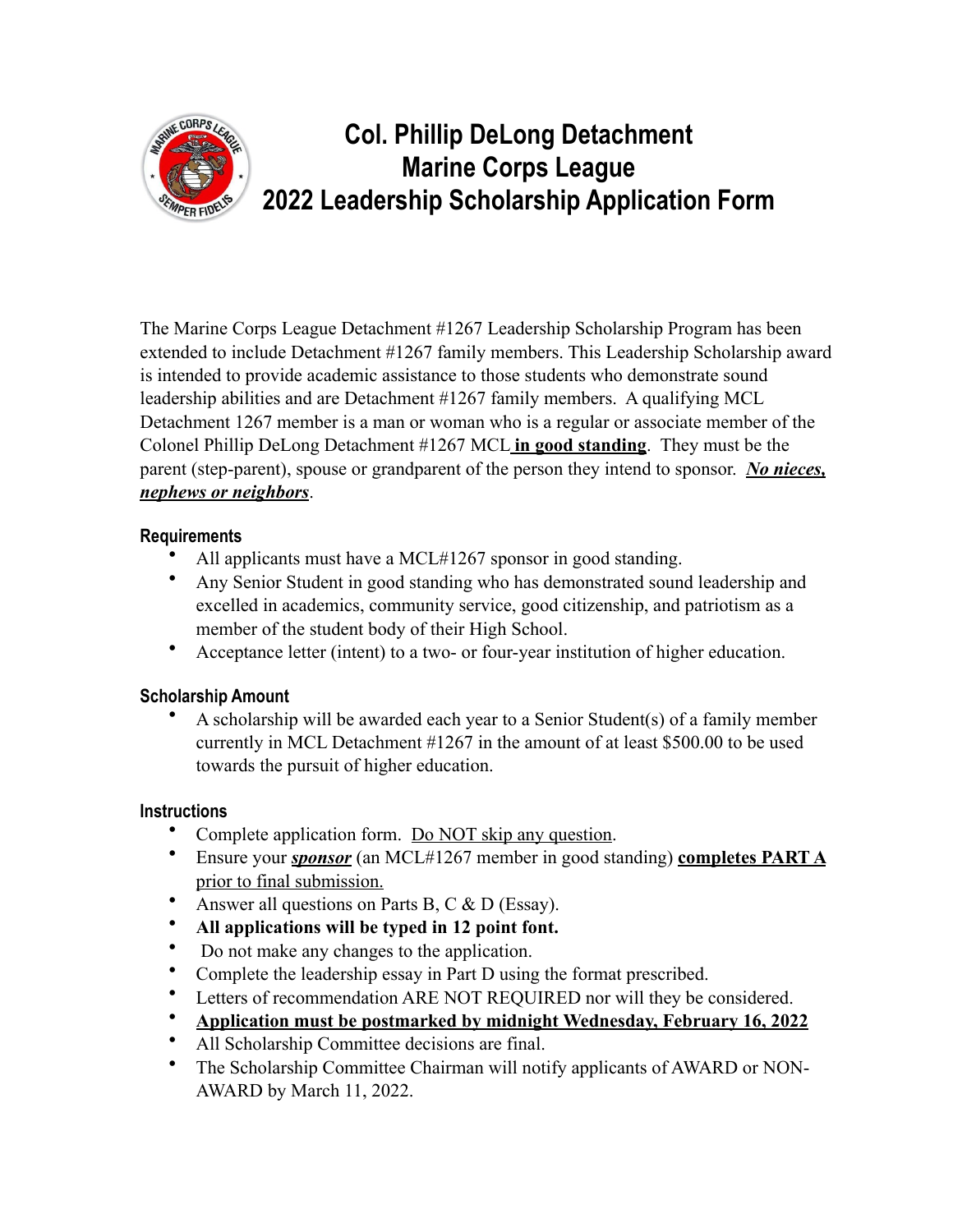#### **Attachments (please attach the following)**

Letter of acceptance from a 2- to 4-year institution of higher education. If you do not have your letter of acceptance by the date this application is due, your Scholarship Coordinator can provide a letter of verification listing the schools you have applied to.

#### **Application Submission**

Completed application (and attachments) should be mailed to:

**Col. Phillip Delong Detachment 1267 Attn: Marine Corps League Scholarship Committee 11962 CR101, Suite 302 (PMB# 112) The Villages, FL 32162**

- **Deadline**: Application must be received by midnight **Wednesday, February 16, 2022**
- **Questions:** For more information, please email Fred Geier, [fgeier3360@comcast.net,](mailto:fgeier3360@comcast.net) or call 352-751-2591.

#### **Part A – Sponsor Eligibility and Relationship to Applicant**

This section must be completed and signed by the sponsor. It must then be verified and signed by the MCL #1267 Detachment Officer in the next section. Should it occur that you are the sponsor and one of the indicated officers, then, you must appoint a qualified substitute to verify your eligibility as a sponsor.

#### **Relationship to Applicant** (Circle One)

| Father             | Mother Grandparent Spouse |              | Self             |    |
|--------------------|---------------------------|--------------|------------------|----|
| Sponsor Name: LAST |                           |              | FIRST            | MI |
| Membership $\#$    |                           | or PLM $#$ : |                  |    |
|                    | Dues Expiration Date      |              | (If Applicable). |    |
| Email Address      |                           |              | Phone $#$        |    |
| Sponsor Signature  |                           |              | Date             |    |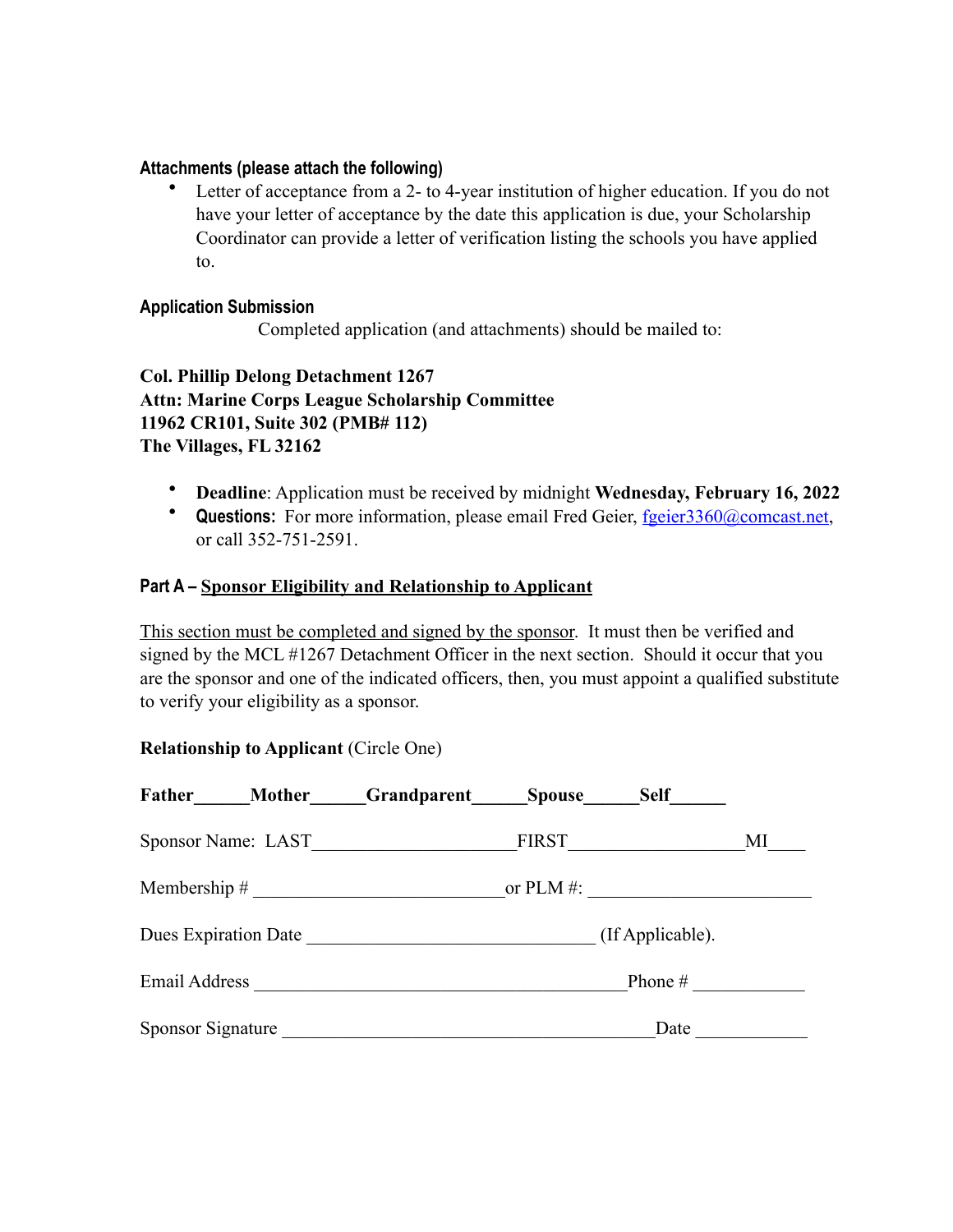Must be verified by Scholarship Committee Chairman or Designee. They will certify that the sponsor is a member in good standing in The Villages Colonel Phillip DeLong Detachment #1267 of the Marine Corps League.

#### **Part B – Student Information**

|                                             |                                                                                                                  | MI |
|---------------------------------------------|------------------------------------------------------------------------------------------------------------------|----|
|                                             |                                                                                                                  |    |
|                                             | and the control of the control of the control of the control of the control of the control of the control of the |    |
|                                             | Phone Number:                                                                                                    |    |
|                                             | Email Address:                                                                                                   |    |
| Grade Point Average:                        |                                                                                                                  |    |
| $Collect(s)$ applied to and cost to attend: |                                                                                                                  |    |
| 1)                                          | Cost per semester: \$                                                                                            |    |
|                                             | Cost per semester: \$                                                                                            |    |
| 3)                                          | Cost per semester: \$                                                                                            |    |

#### **Part C – Narrative**

Please respond to each item below clearly and concisely (Continue on an additional page(s) if necessary).

- 1. **Career Choice**: Please describe your career and educational plans.
- 2. **Interests**: Summarize your interests, and how they have contributed to your development as a person.
- 3. **Community/School activities**: Describe one or more community service or school activities in which you are or have been involved. Give examples of the ways in which this participation was valuable to you.